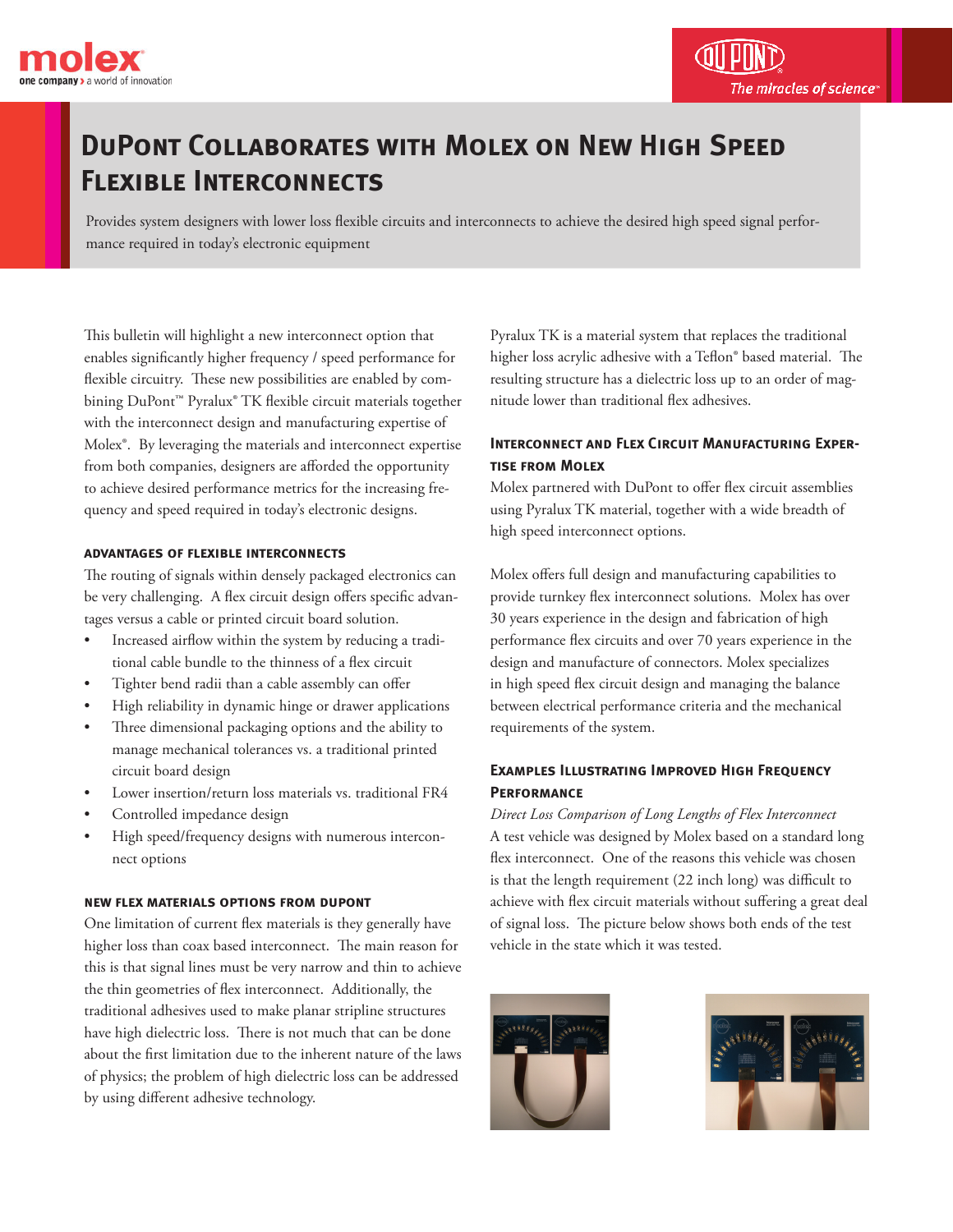

## **DuPont Collaborates with Molex on New High Speed Flexible Interconnects**

An interposer style connector attached to the flex circuit was used to connect the flex to the fixture board. The insertion loss of the flex plus the interposer was measured and the data shown in the following chart. This plot reflects the average of five differential pairs per material type.<sup>1</sup>



The reduction in insertion loss is quite significant and becomes greater as frequencies increase. This opens up more options to the interconnect designer. The reduced insertion loss can be applied to the loss budget or lengths of flex interconnect can be increased depending on system needs.

### **Analysis of Eye Patterns at 6 Gbits/second**

The same test vehicles described above were subjected to a 31bit long Pseudo Random Bit Stream (PRBS-31) at 6 Gbits/ second to evaluate performance in physical interconnects. The eye patterns data provided below is based on actual measured signals in differential pairs, not simulated from S-Parameters. The eye pattern test reveals there is a reduction in insertion loss with the TK material, as seen in the eye height improvement, and there is also an increase in the eye width.<sup>1</sup>



**AP TK**

| 109.4 | Jitter-PP<br>(p <sub>S</sub> ) | 82.0 | 25%<br>Improvement       | lmp<br>Dk o<br>trav                          |
|-------|--------------------------------|------|--------------------------|----------------------------------------------|
| 59.4  | Eye Width<br>(ps)              | 87.7 | 48%<br>Improvement       | lmp<br>Dk o<br>$\overline{\phantom{a}}$ trav |
| 201   | Eye Height<br>(mV)             | 373  | 85%<br>Improvement       | Imp<br>loss                                  |
| 1.8   | Digital SNR<br>(db)            | 2.6  | $+0.8$ dB<br>Improvement | Eye<br>imp<br>to v                           |

Inproved due to lower of TK material. Signal els faster through TK height and width provement combines proved due to lower .<br>s in TK **Inproved due to lower** of TK material. Signal rels faster through TK

vield better system performance

### **Analysis of Loss Per Unit Length – Existing versus New Flex Materials**

To determine the mechanism of the loss benefit, the same test structure was evaluated but with different lengths. Lengths of 22, 11 and 6 inch were evaluated. From this, the effect of the flex by itself can be determined by measuring loss of each structure. A valuable figure of merit, loss per unit length, can be determined by evaluating the difference in loss and dividing this by the difference in length. This eliminates the effect of the fixture and connector. Results of this analysis are shown below.<sup>1</sup>